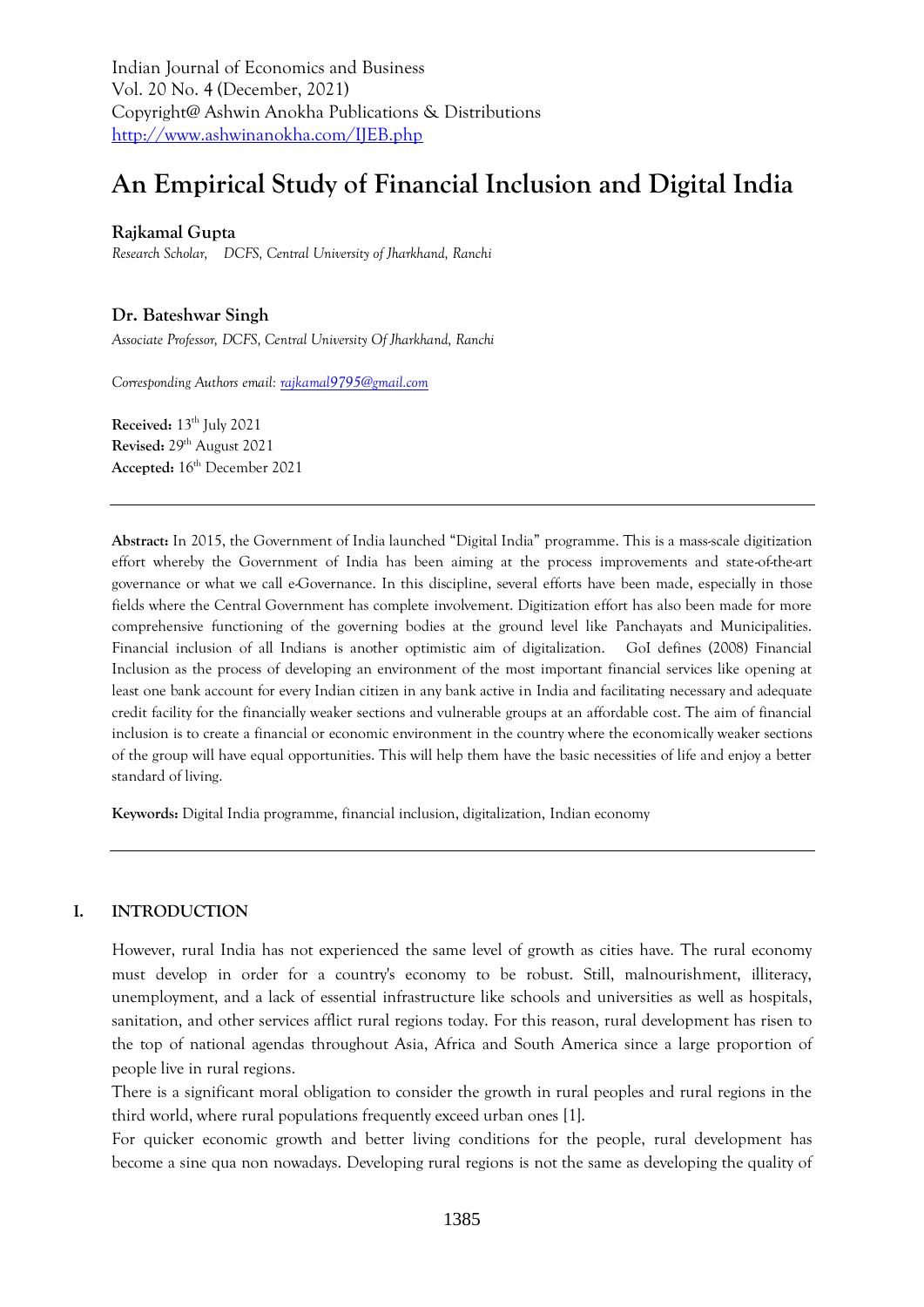life of rural populations into self-reliant and self-sustaining contemporary small communities. Rural development is both. In India, 72.20 percent of the population lives in rural areas. So, villages are vital to the Indian economy. Pre-British India's economy was based on small, self-sufficient communities that were separated from each other. Simple division of labour was the basis of village life. In addition to farmers who cultivated land and tended cattle, there were also weavers and goldsmiths as well as oilpersons and washermen. Barbers, surgeons, and carpenters were among the other kinds of people. As a result of conventions, traditions and practices, these professions were handed down from father to son. Hence, villages in India were self-contained and isolated entities that formed a long-lasting organization. With the attainment of independence in 1947, India found itself in a pathetic condition with a shattered socio- economic and cultural structure. The country was backward and undeveloped. Poverty, unemployment, weak industrial base, poor and inadequate infrastructure facilities, low level of saving and investment were the major characteristics of our economy. Government of India faced a gigantic task of re-building the shattered economy so as to provide employment and better standard of living to

the people. Naturally there was need to re-construct and further develop the state of affairs of the country at faster rate and for this purpose government intervention was very essential. Desperate for a large boost, the Indian government stepped into a variety of industries for both good and poor motives and in many instances for no cause at all [2].

India has a large rural population, therefore the Indian government gave rural development a greater priority following independence. Five-year plans have consistently focused on rural development. Several programmes have been implemented to improve the lives of rural residents, beginning in 1952 with the country-wide community development initiative. In order to alter people's mentality and instill a desire for better life, this programme was created. The reduction of rural poverty has also been one of the main goals of India's planned development since independence. Policies have been developed and revised with this goal in mind from the beginning of planning. Sixth Plan brought rural poverty into greater emphasis. Seventh-plan stressed social justice together with economic development. In a recent report, it was said that a sustainable policy of poverty alleviation must be built on expanding the possibilities for productive work in the process of development itself.

Unemployment, especiallyunder-employment, and rural poverty go hand in hand. As a result, improving production and increasing employment in rural regions are essential. In 1987-88, the unemployment rate was reported to be just 3%, and it was closer to 5% when you include the percentage of underemployment. According to the planning commission's current approach, the poverty rate was calculated at 30 percent. It's true that rural poverty has declined significantly over time. Despite forty years of planned growth, approximately 200 million people in rural India remain impoverished. In addition to economic development, the government has established specific job programmes to produce additional income in rural regions. Because of this, rural development has been reduced to an assault on poverty via specific job initiatives and land reforms in their more restricted meaning [3].

A number of significant changes have overtaken in Indian villages and have contributed to its transformation. These changes are not always visible, and they have also not maintained an even pace over time and space. While their impact on the rural society have been generally slow and imperceptible, at times the pace of these changes has been quite rapid. The forces which have brought about qualitative changes in the character and organization of village life may have been brought to bear upon the rural societies from without by agencies like the government or they may have been intrinsic to the process of societal change itself.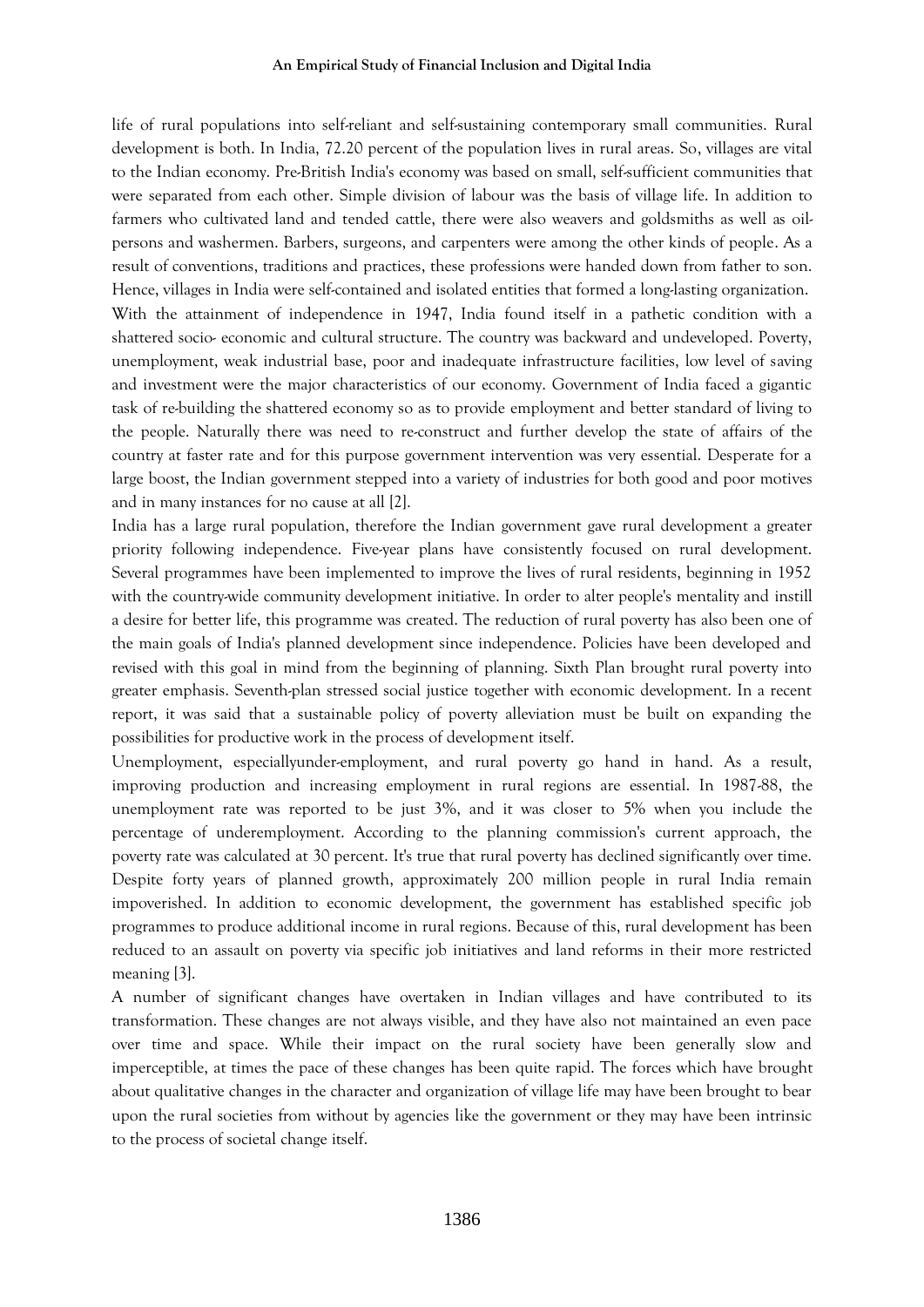Development implies structural changes. There are many approaches to development being evolved and tried and a number of alternative theories or models have been postulated. Since the main objective of planning has been conceived to be increase of national product, the main attention has been given to 'modeling' the production structure of the economy and to identifying the factors limiting its expansion. Since capital stocks plus foreign exchange are considered to be two of the most important variables that restrict growth, long-term planning models have been developed. This planning has become more important as a tool for achieving a "balanced" growth of rural communities. Rural development is seen as a process that alleviates rural poverty by increasing the productivity of rural employees and families with low income, according to the World Bank. Rather than merely redistribute present incomes and assets, an overall rural development plan that connects production with distributive or equitable goals places a greater focus on increasing output and income of individual families [4].

## **A. Meaning & Concept of Financial Inclusion**

Financial inclusion and timely and sufficient financing when required for disadvantaged individuals such as poorer portions and low-income groups at a reasonable cost is known as Financial Inclusion (FI). Bank accounts, institutional loans, payment, remittance and life insurance services are all examples of financial goods. Micro finance in India has the following connotations [5]:

- 1. Credit that is affordable
- 1. Investing in the stock market
- 2. This section covers the following topics: 3.
- 3. Advice about finances 4.
- 4. The use of credit and debit cards
- 5. Indemnification facility
- 6. SHGs should be empowered (self-help groups)

A more inclusive financial system, according to Bimlasen [6] allows for more effective deployment of valuable capacity and may possibly lower the cost of capital. This is because allfinancial systemincreases efficiency and well-being by enabling a wide variety of improved capital services such as simple and safe daily administration of finances, safe fund transfers, and so on and so forth These reforms have been made in India's government as well as in the banking sector. A "Commission on Financial Inclusion" was formed by the Indian government to address the problem of financial inclusion. A global problem, access to finance has become a concern not just in India, but in economies of both undeveloped and developed countries. Global awareness of the need of building an inclusive finance system has increased, resulting in the need for development policies that affect all people instead of just a few. **Financial Inclusion in Indian Economic Scenario** 

Sustainable development is the target of the Government of India. This will be possible when a maximum number of Indian citizens take an active part in the development process. At the same time, the focus should be on the vulnerable groups who are devoid of financial basic facilities in this genre. Lack of awareness regarding the financial systems and instruments among the rural population and weaker sections of society is the main hindrance in the smooth sailing progress of digital India. A major part of the population has no idea about the credit facilities that banks and other financial institutions offer to the citizens of the country. In order to make people aware about these matters and keep them interested in availing various facilities they can access being a part of the financial institutions, several technological innovations are implemented such as Automated Teller Machine (ATM), Debit cards, Credit cards, internet banking, UPI, etc. These innovations has given the urban population a scope to utilize banking facilities at higher levels and in different ways but the rural population is still far away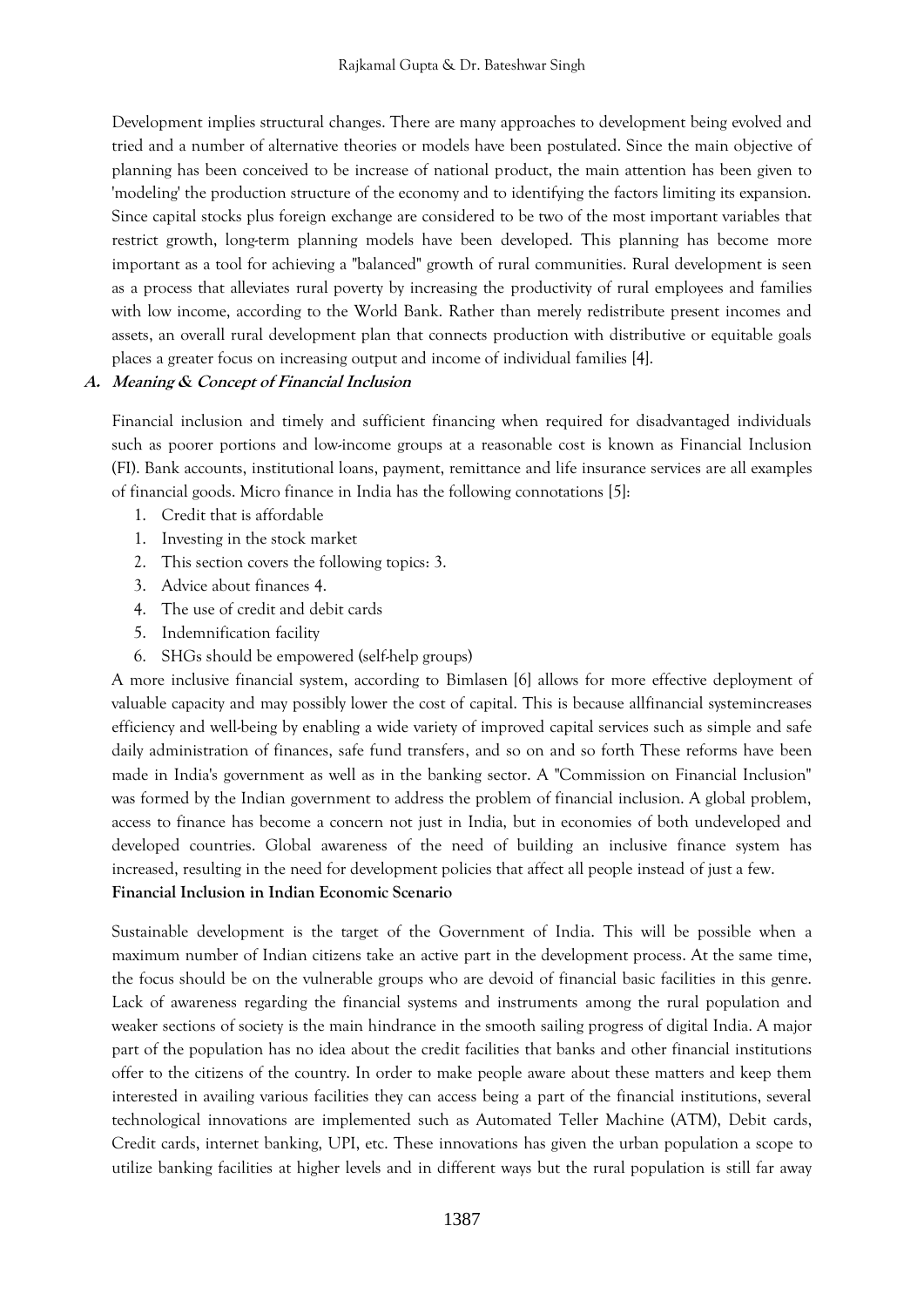from accepting the facilities or millions of people in rural India are not well-informed about these facilities.

Financial inclusion is imperative for improved and sustainable socioeconomic development off the country. It has empowered the poor and underprivileged people including women to take better financial decisions for themselves and for the respective communities. It has enabled millions of Indians to be self-sufficient initiating their entrepreneurial journeys. Apart from helping people from all sections of society to access the basic banking facilities such as accessing bank accounts or credit facilities, financial inclusion targets at the easy availability of baking and finance facilities. This allows higher investments in business, education, and career.

The availability of financial facilities in India is still low. This condition can be explained from both supply and demand sides. However, the primary problem is the scarcity of banking and other financial facilities in the rural areas. This is the supply side problem. The supply side problem also includes lack of branches, communication issues, and lengthy processes. On the hand, lower financial literacy in the rural belts and low-income levels of people are the primary reasons behind the lower demand of banking services in rural India and among the underprivileged groups.

Since 2005, both the Government of India and Reserve Bank of India have been taking collaborative and individual initiatives to enhance the financial inclusion. Measures like digitalization of KYC process (e-KYC), SHG-bank linkage programmes, door to door account opening facility, customer service points, electronicbenefit transfer, "no-frill" accounts, ATMs, zero-balance account facility, international online transaction facility, and many more have played a significant role in the enhanced banking facility and awareness among the poor and rural population.

Government of India has taken initiatives like Kisan Credit card, Direct Aadhar linked credit facilities abolishing middle-men, and Mahatma Gandhi National Rural Employment Guarantee Scheme. These and other measures including intensive awareness programmes are more focused on mass financial inclusion at the earliest. As the initiatives are implemented quite some years now, this is the high time that their impacts on the urban and rural populations are measured on different parameters [7].

## **B. The Digital India Program**

The "Digital India" is a Government of India's dream project focusing on the knowledge future, financial inclusion, and mass empowerment. In the Prime Minister of India, in his articulation while defining the scope of digital India initiative stated that Digital India would bring a remarkable transformation to India within the next decade. According to the prime minister this is a process that would add "Indian Talent" to "Information Technology" for "India Tomorrow". Digital India programme is an umbrella programme that includes several departments and fields. Digital India is a vision that comprises of several incredible ideas with an aim to give these individual ideas a broader perspective with the help of allied ideas and holistic implementation. As such, Digital India has included several on-going and new schemes of both Central and State Governments restructured or modified to be implemented in a coordinated manner.

Digital India is implemented through Government agencies under the support and guidance of the Department of Electronics and Information Technology, GOI. The estimated cost of the whole project may go up to Rs.1.13 trillion (PIB, 2015; Ministry of Electronics and Information Technology, GOI). This estimation may rise further in future since it is a long-term project (meity.gov.in presentation, Karmakar [8]

Digital India is aimed at developing the following nine pillars of socioeconomic growth in India (digitalindia.gov.in):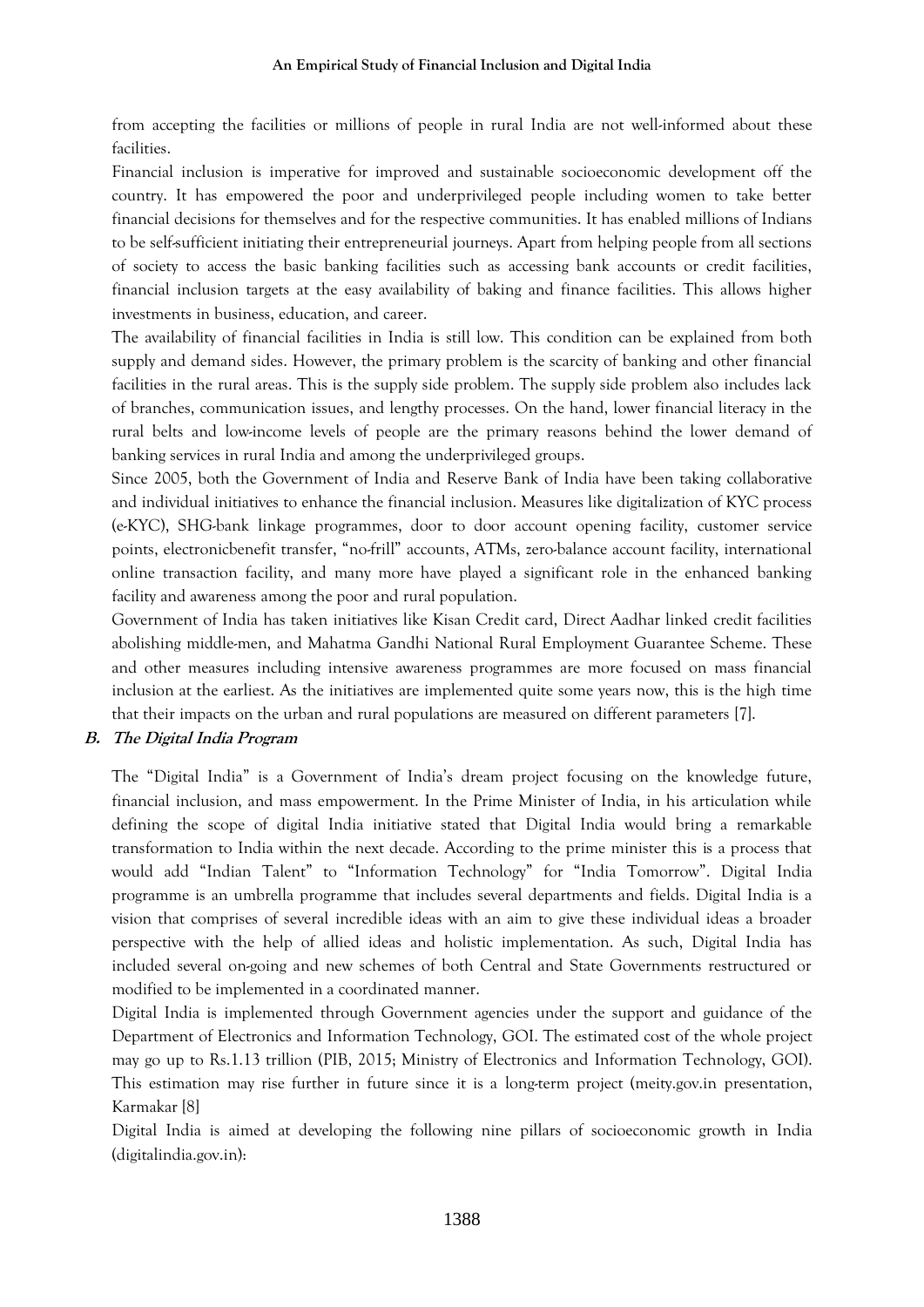- 1. Broadband facilities for all This is technically called broadband highways that includes broadband services for all including rural and urban broadband as a part of National Information Infrastructure (NII).
- 2. When it comes to mobile connection, the country's current shortfall is being filled under a programme called "Universal Mobile Connectivity."
- 3. The Public Internet Access Program consists of two parts: Post offices and CSCs are examples of multi-service center.
- 4. E-Governance Reforming governance through technology with threw introduction of information technology to Governance.
- 5. E-Kranti Shifting to e-Governance from traditional form of Governance for more rural penetration.
- 6. Independence in electronic product manufacturing The Central Government has taken an initiative for independence in electronic product manufacturing. The long-term target is zero import in this field.
- 7. Universal information facility –Online accessibility of all important and necessary documents for common use would help people to access information that they need immediately and in real time.
- 8. IT for jo0bs to all Training and development of youth in IT and ITES for availing the growing demand of the corresponding.
- 9. Early Harvest Programmes Some projects need immediate attention. These will be kept as priority though this project.

# **II. OBJECTIVES**

- A. Financial inclusion and digital India will be examined.
- B. To see how the digital India project affects the financial inclusion in the country.

# **III. REVIEW OF LITERATURE**

- 1. Damle et al. [9] discussed the shortcoming of traditional banking system and various existing parameters of financial inclusion along with the recommendation of payment banks. According to their study payment banks can provide services in even farther located area, remote and rural area at any time and for any small amount.
- 2. Poonam and Chaudhry [10] scrutinized the status of financial inclusion in India by taking main factors like bank offices, bank accounts and total amount. It was a comparative study of all states of India for the year s2001 to 2014. The study had concluded that most of the state has shown a great improvement in extent of financial inclusion. For example, State Haryana was on the rank of 17th in 2001 but it has achieved a very high growth and attained 13th rank in status financial inclusion in 2014.
- 3. Sood and Mukherjee [11] measured the extent of financial inclusion in ninety-one countries and concluded that countries which were having high levels of income were more financially included than the others having the same at low level. Countries having very low-income levels were far behind in the race of financial inclusion. It was found that growth of GDP has significantly positive impact on the growth of financial inclusion, whereas, a negative relation of expenditure was observed with financial inclusion. Further, it was recommended that for proper policy implementation, factors of supply as well as demand side should be taken care of. They also recommended the utmost importance of financial literacy and timely reforms and changes in banking services to further promote the financial inclusion.
- 4. Sethy[12] proposed development of financial index to measure growth and extent of inclusive finance. According to him, financial inclusion utilizes and mobilizes credits in a productive way to promote the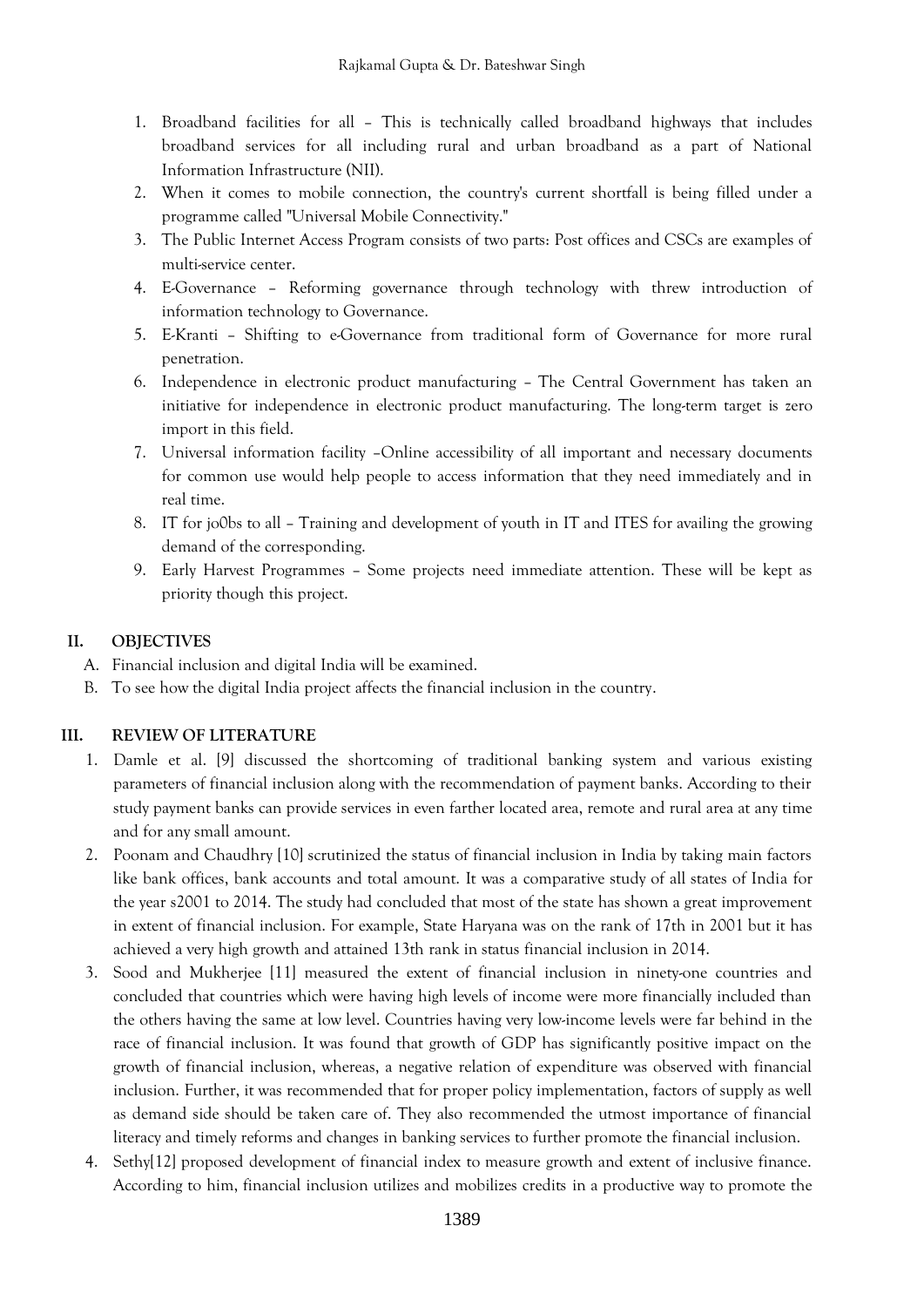growth of economy. Further, it was suggested that index of financial inclusion can be utilized to compare the growth of various economic entities.

- 5. Usha and Johnson [13] examined that value of various financial indicators such as credit account, savings accounts, debit card users and ownership of accounts from the year 2011 to year 2014 were reported to be at much higher level in the developed countries as compared to developing ones and there was a significant change in these indicators in study period of four years. Further, it was suggested that required growth of financial inclusion can be achieved only by letting the unbanked people come into the boundary of banking services by providing them money for the livelihood and other emergency situations such as accident, income loss, loss of earning sources, losses in agriculture by natural calamities or other factors.
- 6. Aro-Gordan [14] studied the policies and strategies of financial inclusion in Nigeria and it was determined that poverty alleviation, employment and income has significantly positive correlation with financial inclusion. It was also suggested in the research that to provide education about management of finances, new discoveries in the field of financial system, technological innovation in the field of online and mobile banking is must to reduce financial exclusion and improve inclusive finance. There was observed a nine per cent reduction in financial inclusion in a period of eight years i.e. from the year 2008 to 2016. It has also been observed that ATM became the main measure to do the transactions. Therefore, it can be concluded that with improvement of literacy rate, customers are becoming more technology-friendly as they are shifting towards digital transactions.
- 7. Poonam and Chaudhry [15] examined status of financial inclusion based on three parameters i.e bank offices, savings in banks and loan from banks of state Haryana. The study described that Gurugram had attained 1st rank taking the composite index value 0.974 followed by Punchkula (0.744). The study had stated that Mewat and Palwal gained lowest status of financial inclusion. It was observed that income and education have more impact on the service of financial inclusion.
- 8. Many authors ([16-20]) computed indices of financial inclusion and its determinants on the basis of which polices can be designed to promote financial inclusion.
- 9. Boro[21] in his study 'Digital India: Concepts and Implications', finds that the goals of Digital India are laudatory and can boost India's economy but they are still far away since most of the nine pillars of Digital India mission are facing serious challenges in implementation. He suggests that for successful implementation of Digital India, there must be amendments in various legislations that have for long hindered the growth of technology in India. There is need for effective participation of various departments and their commitment and efforts. Various policies in different areas should support this goal. PPP models must be explored for sustainable development of digital infrastructure and the private sector should be encouraged for development of last mile infrastructure in rural and remote areas. We need a strong anti cyber-crime apparatus and courses should also be structured around cyber security.
- 10. Ouma et al. [22] revealed in their research that use of mobile banking for availing banking services increase the likelihood of savings as well as have significant effect on the saving amounts due to desired frequency of transactions. Therefore, it was concluded in the study that mobile phone's availability boosted the mobilization of savings in underprivileged people due to easy access to banking and other financial services.
- 11. Iqbal and Sami [23] examined the effect of financial inclusion on growth of an economy for a period of seven years and concluded that number of branches of banks and credit deposit ration have a significantly positive effect on the gross domestic product of the nation. They also suggested a dire need to regularly monitor the financial inclusion in the country as well as awareness of citizens via proper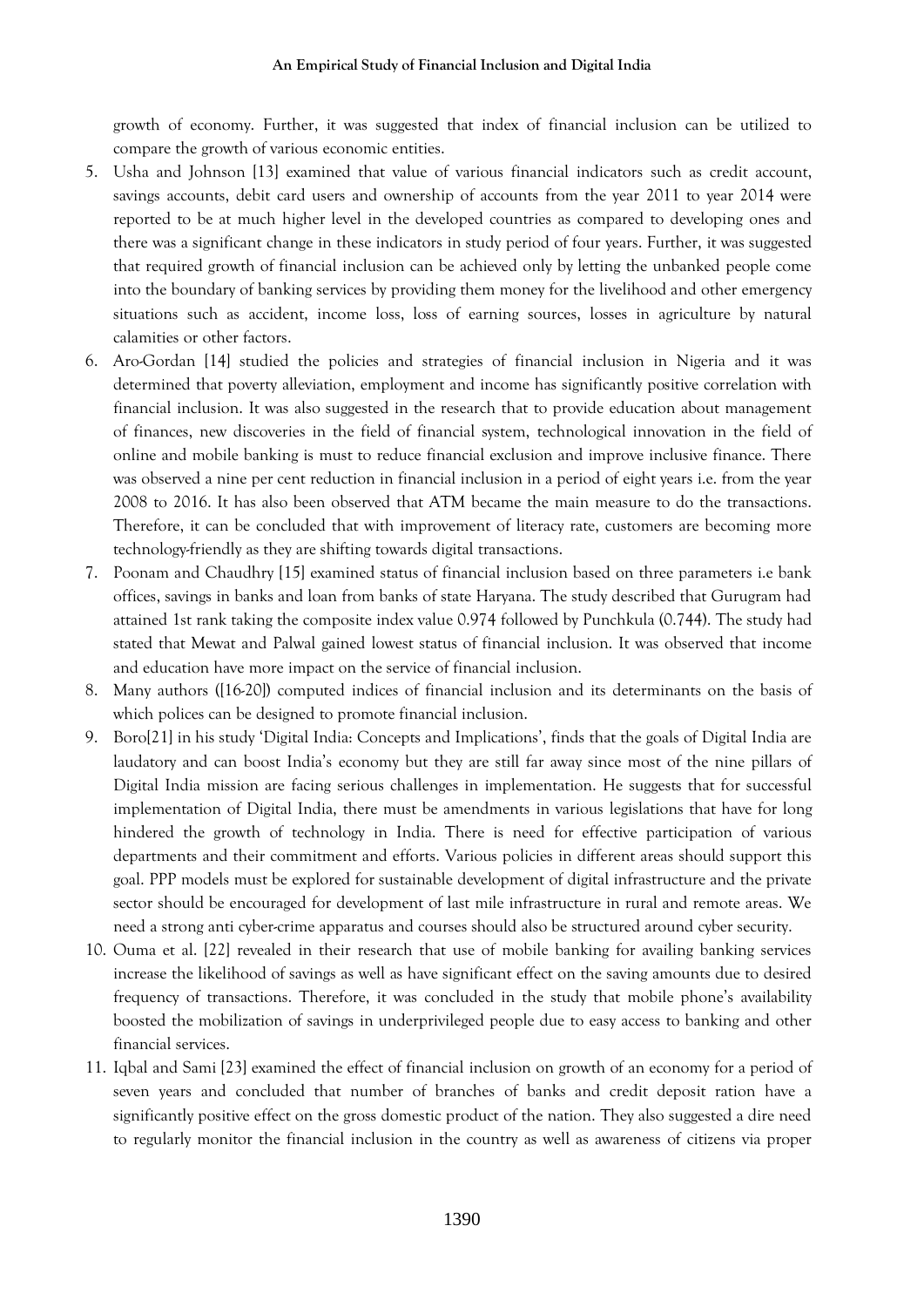financial literacy trainings and E- banking programmes. Like some earlier above discussed studies, financial inclusion was found to be strongly linked to the progress and economy of country.

- 12. Singh and Naik [24] conducted their research on farmers and non-farmers of Gubbi to have an insight of factors impeding financial inclusion in rural zones and it was revealed in the results that distance from banks, long-lasting association with lenders and unawareness regarding banking services and other government plans and polices. It was also concluded in the study that the money lenders act as crucial point source of finance along with the strengthening and expansion of credits.
- 13. Bigirimana and Hongyi[25] studied the role of commercial banks in financial inclusion in Africa and it was reported that eighty-nine per cent of people in Rwanda were financially included. Thus, a great contribution towards financial inclusion was done by commercial banks as access to use of banking services increased sharply from year 2004 to year 2016. It was concluded in the study that commercial banks contributed only twenty-six per cent, whereas, rest of the achievement was done by microfinance institutions.
- 14. Ozili[26] studied effect of digital finance on stability of finances and financial inclusion and concluded that it has significantly positive impact on financial inclusion IN well developed economies. Pros (like quick mode of money transactions, reduction in fake money circulation, financial benefits to service providers) and cons (like security breach, unavailability of services without digital devices, other regulatory frameworks hindering digitalization) of the digital financing were also discussed.
- 15. Gangopadhyay[27] described that Indian banking sector has been undergone vast changes and adoption of new technology of information and communication as well as digitalization will take it on higher stairs playing crucial role in growth and development. According to him banks contribute excessively in risk management by providing payments and other settlement products. But the banking operations should be in the manner so that even poor to marginalized individual can avail the services and products and the banking business should be people or public centered. Costs of various banking operations should be low so that people do not feel hesitation to approach banking services. By adopting these ways, maximum population can be covered under financial inclusion and that will be a boon to our economy.
- 16. Bakar and Sulong[28] reviewed many theories and explained positive and negative relation between of financial inclusion and economic growth and financial inclusion. The study suggested multidimensional factor to achieve the positive growth of financial inclusion.
- 17. Behera and Behera [29] explored the extent of financial inclusion and economic growth in state of Odisha. Many factors were used to show the status of financial inclusion by calculating index of financial inclusion of different districts. The study also examined that there was positive relation between economic growth and financial inclusion.
- 18. Kapadiya and Madhav [30] concluded that there were many barriers of financial inclusion like low literacy, lack of awareness, cultural obstacle and age factor. The study also suggested that bank should lower their cost of financial services. There should be more awareness, financial literacy, knowledge and skill about financial markets. There should be monitoring framework at micro level.
- 19. Kim and Zoo [31] explored positive impact of technology on financial inclusion by reviewing many articles. They focused on financial inclusion and development with help of mobile financial services. The study concluded that financial inclusion can be increased by using mobile for financial services plays very important role.
- 20. Molyneux [32] explained financial inclusion with many factors like capital, bank size, liquidity and government intervention. This study showed banking trends for financial inclusion of twenty-five countries.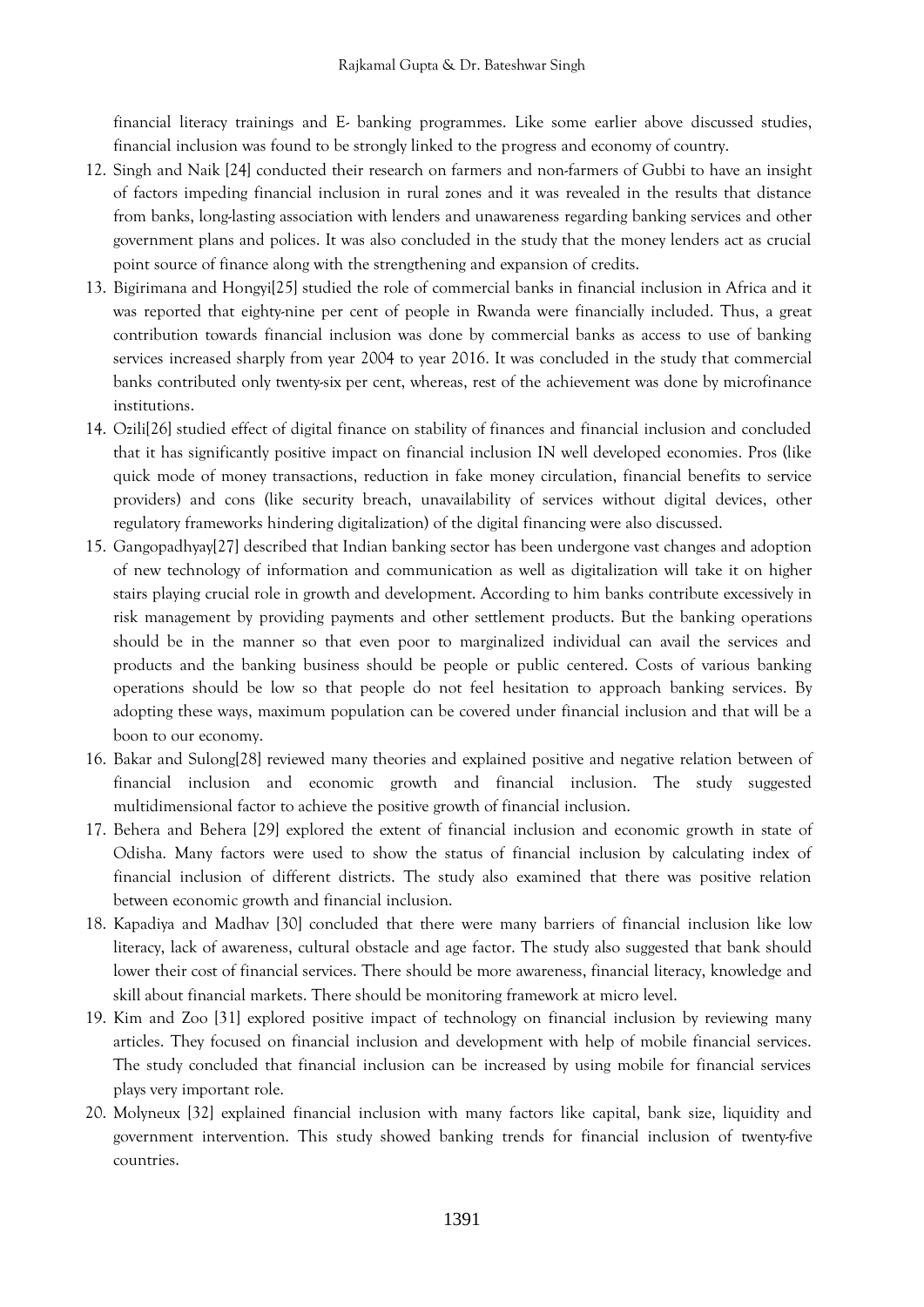- 21. Rajasekaran[33] pointed out various barriers those creates hindrance in the growth of financial inclusion like illiteracy about financial services, unavailability of bank branches, high cost of financial services, poverty and rude behavior of employees. The study also described government policies to remove these barriers. The study suggested that government should impose such policy that would include equally rural and urban population, financial literacy by educational institutions, particular area should be given to the banks for financial growth and job opportunity to the people.
- 22. Singh and Naik [34] analyzed financial inclusion after launching of Prime Minister Jan DhanYojna in district Gubbi of Karnataka. The study surveyed that this scheme has broadly successful in opening the account. It was also observed that people need financial literacy for access of financial services like operating ATMs, mobile banking and online banking. It was suggested that technological improvement, socio- economic factors and financial literacy should be there for increasing financial inclusion.
- 23. Zetterli[35] presented the extent and nature of digital mode of financial inclusion in his report. The study reported that women were highly excluded in using financial services. The study also concluded that poverty was the main reason of not having bank account. The age group of 32-44 and educated people were using more mobile banking. The extent of financial inclusion was reported low by insurance policies. Many factors were described as barriers in financial inclusion such as financial illiteracy, not having smart phones, lack of technological knowledge and gender gap.
- 24. Siddiqui [36] examined the importance of financial inclusion in economic growth of society and concluded that it has great impact in alleviation of poverty of country. Results of his studies were similar to the previous studies.
- 25. Poonam and Chaudhry [37] analyzed state-wise index of financial inclusion of India by taking three determinants such as number of offices, credits and deposits of all state of India. They have used index of financial inclusion (IFI) based on used by UNDP. The study observed that Chandigarh and Delhi were having maximum financial inclusion whereas minimum was recorded in Bihar and Manipur. The moderate level of financial inclusion was observed in Dadra Nagar.
- 26. In her study of Digital India, Borah [38] stresses that digitization was need of the hour in order to make everything accessible digitally or electronically and hence, Digital India Mission was launched by the government of India in 2015. Her paper tries to give a brief understanding of the Digital India program, the visions, pillars, initiatives under the program, challenges faced in the implementation of the program and possible suggestions to achieve the desired goals. As a result of Digital India, digital literacy of India has improved. The Digital India program is likely to benefit citizens by generating employment opportunities, creating new chances in regard to start-ups, quality of service delivery. The main objective of the program was to push digitization and connectivity as a vehicle for boosted economic growth. Even though the paper states that there are a lot of issues that the programme has experienced in execution, but at the same time it lauds the contribution it has made towards economy, health, governance sector making everything more transparent and closer to people. In conclusion, the paper suggests that the problems being faced in implementing Digital India can be resolved by creating awareness among the people, maximizing internet connectivity, improving skills in cyber security, participation of various departments and amendments in various relevant legislations.
- 27. Anantha Lakshmi and Anandhi[39] start their study by stating the ubiquity of technologies and the digital world. According to them, the digital world is a world where the best possible use is made of digital technologies. Thus, the 'Digital India' programme targets to make government services available to people digitally and let them enjoy the benefit of the newest information and technological innovations. It is a programme to prepare India for a knowledge future. The motive behind the concept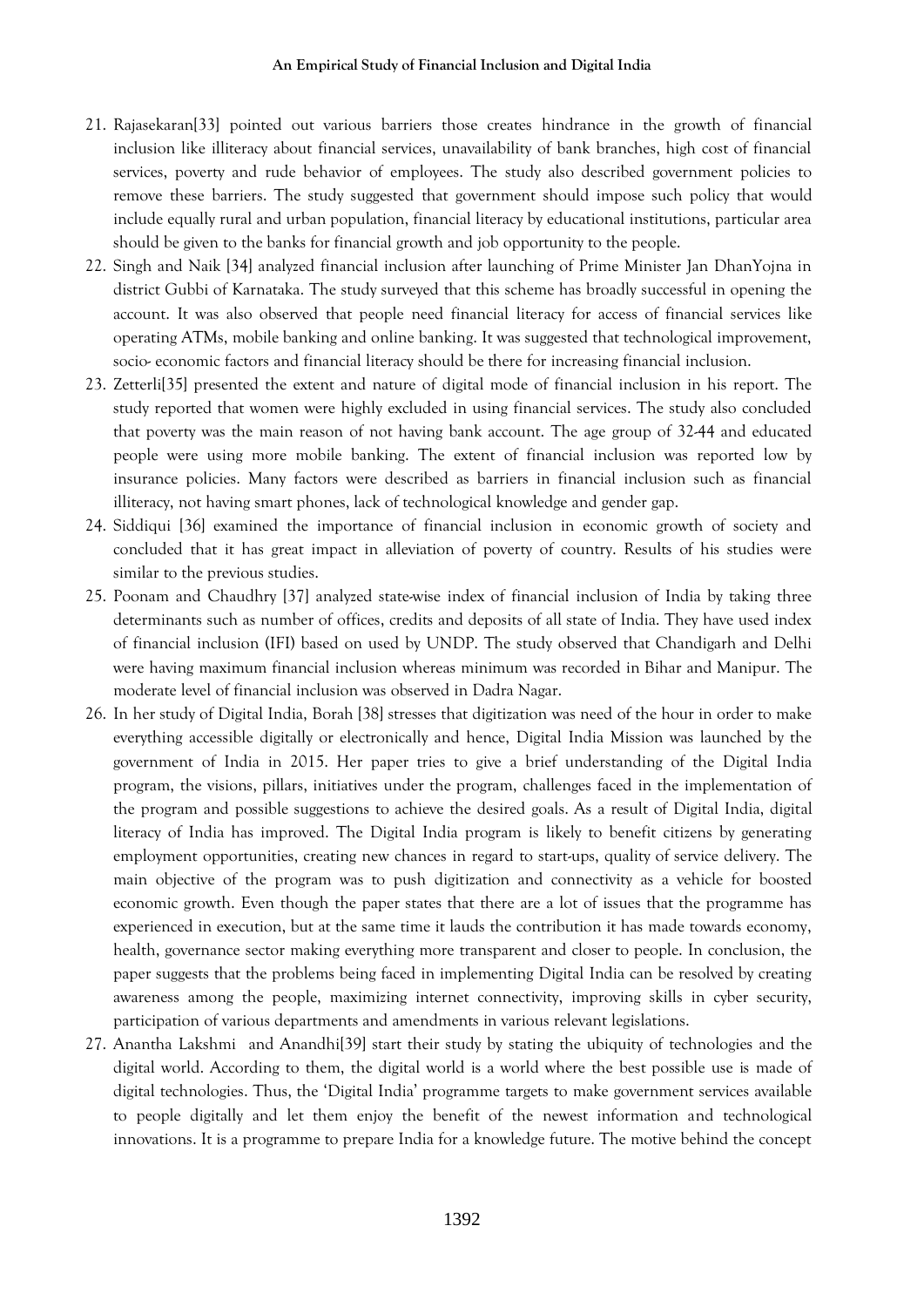is to connect rural areas with high-speed internet network and improving digital literacy. According to the study, Digital India is a great plan but one which requires proper and efficient implementation.

## **IV. ISSUES IN FINANCIAL INCLUSION IMPLEMENTATION:**

The government of India began several significant community development initiatives, including health insurance plans, free public education, a minimal standard minimum, and food for work program. Financing inclusion is accorded comparable weight to other development programs [40]. The NachiketMor Committee's recommendations, on the other hand, have been determined to be theoretical [41], and policymakers are still unsure on how to proceed with implementation.

# **INFRASTRUCTURE:**

Bangladesh, Malaysia, and China scored higher on the global financial inclusion index than India. According to reports from the Reserve Bank of India, India's 157 banks have 1,046,647 branches, of which 40,000 are rural banking branches and 95,686 ATMs. Fewer than 2,68,000 of India's 6,28,050 villages have access to a formal banking system. According to the 2001 census, there are 3,976 settlements with at least 10,000 people. However, there are 2,36,004 communities with fewer than 500 people. There are towns with less than 50 people (Debroy, 2010). These data highlight the challenge of establishing financial inclusion in rural regions, which is made more difficult by the lack of adequate physical and technological infrastructure.

# **ASSISTANCE OF NBFCS IN ROLE:**

Non-Banking Financial Institutions (NBFIs) may play an essential role in financial inclusion since they are located in every area and corner of the nation. NBFCs do not follow the RBI's guidelines for cash reserve ratios and statutory liquidity ratios [42]. Convergence in philosophy is needed to bring NBFCs within RBI's purview, which is another obstacle to financial inclusion's widespread adoption. Bank Licensing:

Financial inclusion is hampered by the large number of bank branches scattered throughout the nation. The Reserve Bank of India (RBI) began to license new banks to close the gap between demand and supply of current branches. Regulators, however, did not evaluate companies' needs or the readiness of applicants when determining whether banks may enter the market. [43].

# **TECHNOLOGY:**

The successful implementation of financial inclusion in a nation with an efficient delivery strategy relies heavily on technology. Large numbers of transactions at cheap costs may satisfy the appropriate demands of huge crowds, and this approach is proven effective when it can do so. Banks have a significant challenge in expanding financial inclusion to the country's unbanked population because of the widespread availability of technology in rural areas. Depositing money into different government programs to microloans and micro-insurance necessitates the use of cutting-edge technology. Smart Cards, Biometric ATMs, Point-of-Service Devices, and Mobile Phone Applications are just a few of the advanced technological solutions in use today. Due to its high cost and lack of infrastructure in India, it is difficult to make the technology mentioned above accessible. Telecom providers have a technological hurdle in implementing financial inclusion plans in India's rural areas. [43].

White Label ATMs are also a worry for bankers because of the wide disparity in expenditures spent in the metro, urban, and rural areas, considered hits (per-day use of ATMs). The argument for constructing new branches and installing ATMs by banks in rural areas is undermined by the high cost per transaction in ATMs/attachments.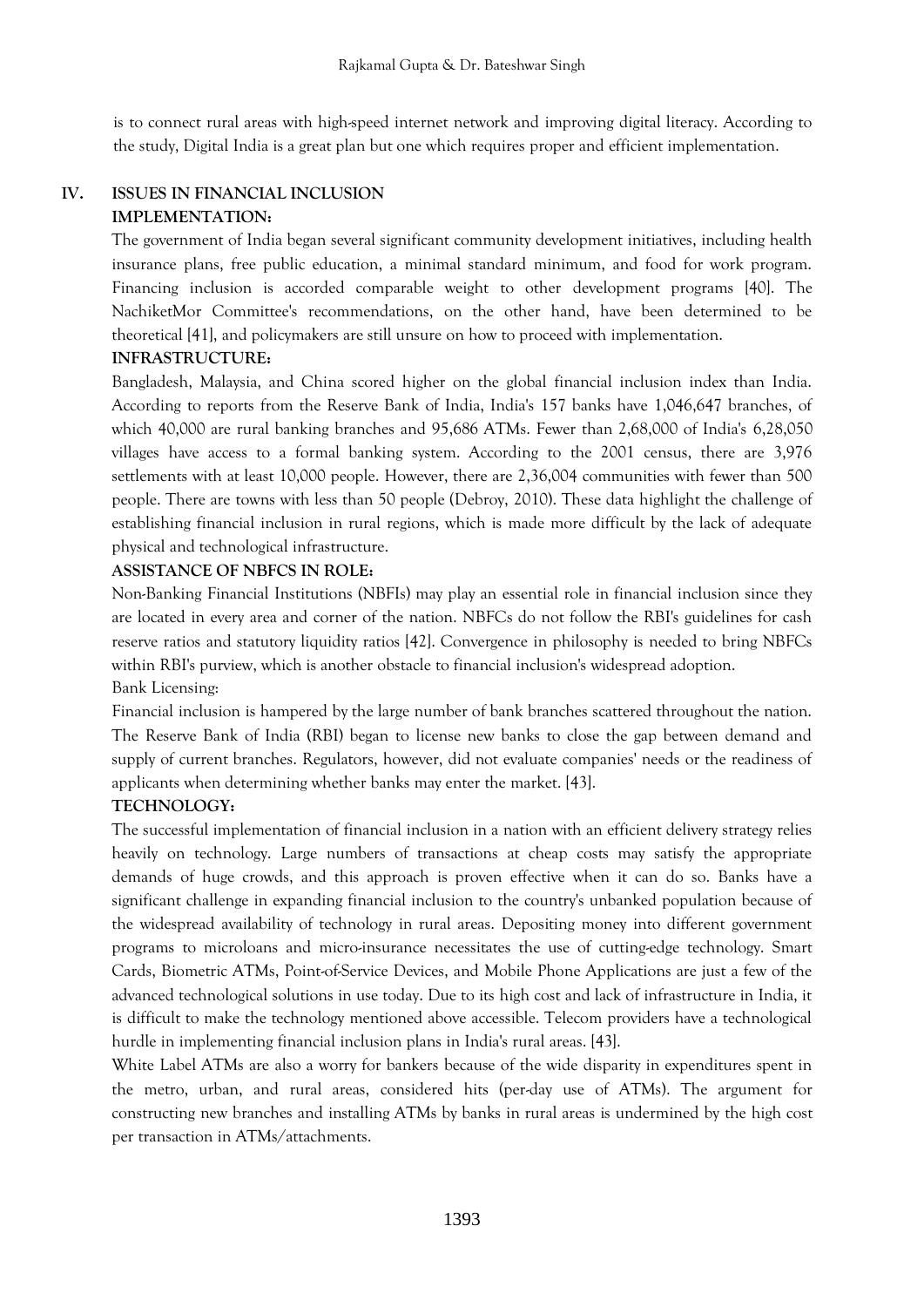#### **CONFIDENCE IN BONDS:**

Several questions arise in light of introducing new corporate entities into the banking industry. The blueprint for implementing financial inclusion is evident at the regulators' end. The real question is whether or not these companies meet the definition of "financial inclusion." Is it possible for these businesses to gather and distribute the money of others? Is there a short-term way to verify the legitimacy of newly licensed banks?

#### **INTEREST OF THE BANKRUPTCY FREE MEN:**

Despite the vast distribution of banking branches, increasing literacy rates, and the connection of the sanctions and disbursements of funds via banks for the Central and State Governments, many individuals in remote communities nevertheless feel thrilled about visiting the bank [44]. It is the job of the bank's local staff to make the transactions seem like home to the unbanked. It is a fundamental economic premise that the cost of transactions per customer decreases as the number of transactions increases. On the other hand, bankers have a significant obstacle in financing operations in rural areas with low population density. Due to the high expense of delivering services promptly to the unbanked in rural areas, lenders must find ways to reduce their financial burden.

## **V. FINANCIAL INCLUSION PROGRAMS IN INDIA**

## **Pradhan Mantri Jan Dhan Yojana (PMJDY)**

In his Independence Day address on August 15, 2014, the Hon'ble Prime Minister announced Pradhan Mantri Jan Dhan Yojana as the National Mission on Financial Inclusion to ensure that all households have complete financial inclusion providing universal access to banking services. To start an account, one does not need to have a minimum balance, and if they self-certify that they do not have any of the formal legitimate papers necessary for creating a savings account, they may create a small account.

As a result, PMJDY provides unbanked individuals with simple access to banking services and financial education programs. A RuPay debit card with built-in accident insurance of Rs. 2 lakh is also provided, as is access to an overdraft facility after six months of successful account operation or credit history. On May 9 May 9, 2015, the Hon'ble Prime Minister inaugurated a series of social security programs that allow qualified bank account holders to receive personal accident insurance, life insurance, and guaranteed minimum pensions via their bank accounts.

In the beginning, PMJDY was envisaged as a daring, original, and ambitious objective. PMJDY accounts in rural regions account for 28.70 million (66.69 percent) of all PMJDY accounts, while 23.87 million (over 55.47 percent) of all PMJDY account users are women.

For PMJDY accounts, the deposit base has grown. The balance in PMJDY accounts as of August 18, 2021, is Rs. 1,46,230.71 crore. A deposit of Rs. One thousand sixty-four in March 2015 has increased to Rs. Three thousand three hundred ninety-seven in August 2021, more than tripling [45].

#### **Pradhan Mantri Jeevan Jyoti Bima Yojana (PMJJBY)**

The PMJJBY is open to persons between the ages of 18 and 50 who have a bank account and have given their permission to join/activate auto-debit. Aadhar is the primary KYC for the bank account. The Rs. 2 lakh life insurance policy is valid from June 1 to May 31 and may be renewed. Under this plan, in the event of the insured's death for whatever cause, their estate will get Rs. 2 lakhs in benefits. There is a one-time fee of Rs. 330 each year, which is to be deducted from the subscriber's bank account on or before May 31 of each year's coverage term under the policy. With the requisite permissions and bank tie-ups, the Life Insurance Corporation and all other life insurers prepared to sell the product on identical conditions are offering the product. PMJJBY has about 10.65 million participants as of July 28, 2021.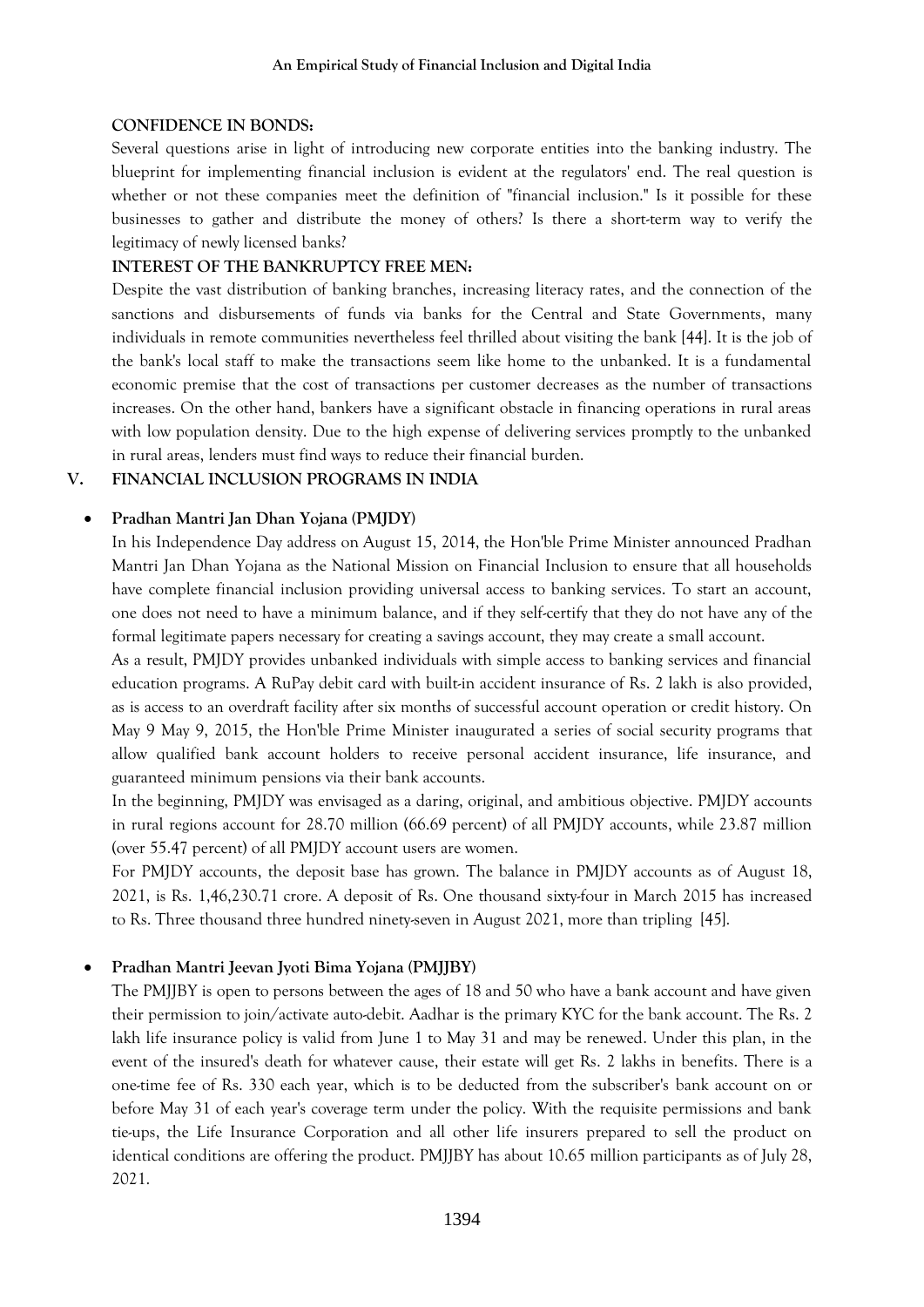#### **Pradhan Mantri Suraksha Bima Yojana (PMSBY)**

In order to participate, you must be 18 to 70 years of age and have a bank account. You must submit your approval to join/enable auto-debit on or before May 31, for coverage from June 1, to May 31, May 31. Banks need Aadhar for all new account sign-ups. Rs. 2 lakh for accidental death and total disability and Rs. 1 lakh for partial disability are covered under the plan. There will be a single 'auto-debit' payment of Rs.12 per year taken from the account user's account. Public Sector General Insurance Companies or any other General Insurance Company prepared to provide the product on identical conditions with the requisite approvals and tie-ups with banks are offering the plan. PMSBY enrollees are around 24.03 crores as of July 28, 2021 [46].

#### **Atal Pension Yojana (APY)**

On May 9 May 9, 2015, Prime Minister Narendra Modi unveiled APY. Account-holders between the ages of 18 and 40 are eligible to participate in the APY program, which is accessible to all savings bank/post office savings bank account holders in this age range. Subscribing members would get a monthly pension of Rs. 1,000, Rs. 2,000, Rs. 3,000, Rs. 4,000, or Rs. 5,000 at the age of 60 years old. Amounts accrued at the age of 60 of the subscribers would be returned to the subscriber's nominee under APY, and the monthly pension would be accessible to both the subscriber and his or her spouse. Because of the government's obligation to provide a reasonable retirement income, the government would cover any shortfall in the minimum guaranteed pension that accrues through contributions. Instead, larger investment returns would mean greater pension benefits for subscribers.

When a subscriber dies before he or she has reached the age of 60, the government has determined that his or her spouse will be able to continue contributing to the APY account for the remaining vesting time. Subscriber's spouse will get the same pension benefits as the subscriber until passing away. Nominees of subscribers are eligible to receive the subscriber's pension money up to the age of 60 if both the subscriber and his or her spouse die. A total of 321.02 lakh users has signed up for APY as of July 31, 2021.

#### **PradhanMantri Mudra Yojana**

On April 8 April 8, 2015, the program was started. There are three sub-schemes under the program: "Shishu," "Kishore," and "Tarun." Each sub-scheme provides loans of between Rs. 50,000 and 5.0 Lakhs, respectively, to borrowers who meet the criteria. In order to get a loan, no security is needed. In order to encourage more young, educated, or talented employees to become first-generation entrepreneurs, these measures are being implemented. Existing small firms will also be permitted to extend their operations on August 20, 2021, Rs. 16,22,203 crores in 30.7 crores accounts were sanctioned.

## **Stand Up India Scheme**

On April 5 April 5, 2016, the Indian government unveiled the Stand Up India initiative. One woman and one Scheduled Caste/Scheduled Tribe borrower per bank branch are eligible for loans up to Rs.1 crore under the Scheme, which encourages women to start new businesses. An agricultural-related business may be involved in manufacturing, services, or trade. All Scheduled Commercial Banks have agreed to participate in the program, which can benefit up to 2.5 lakh borrowers. Scheduled Commercial Banks around the nation are now disbursing the loan.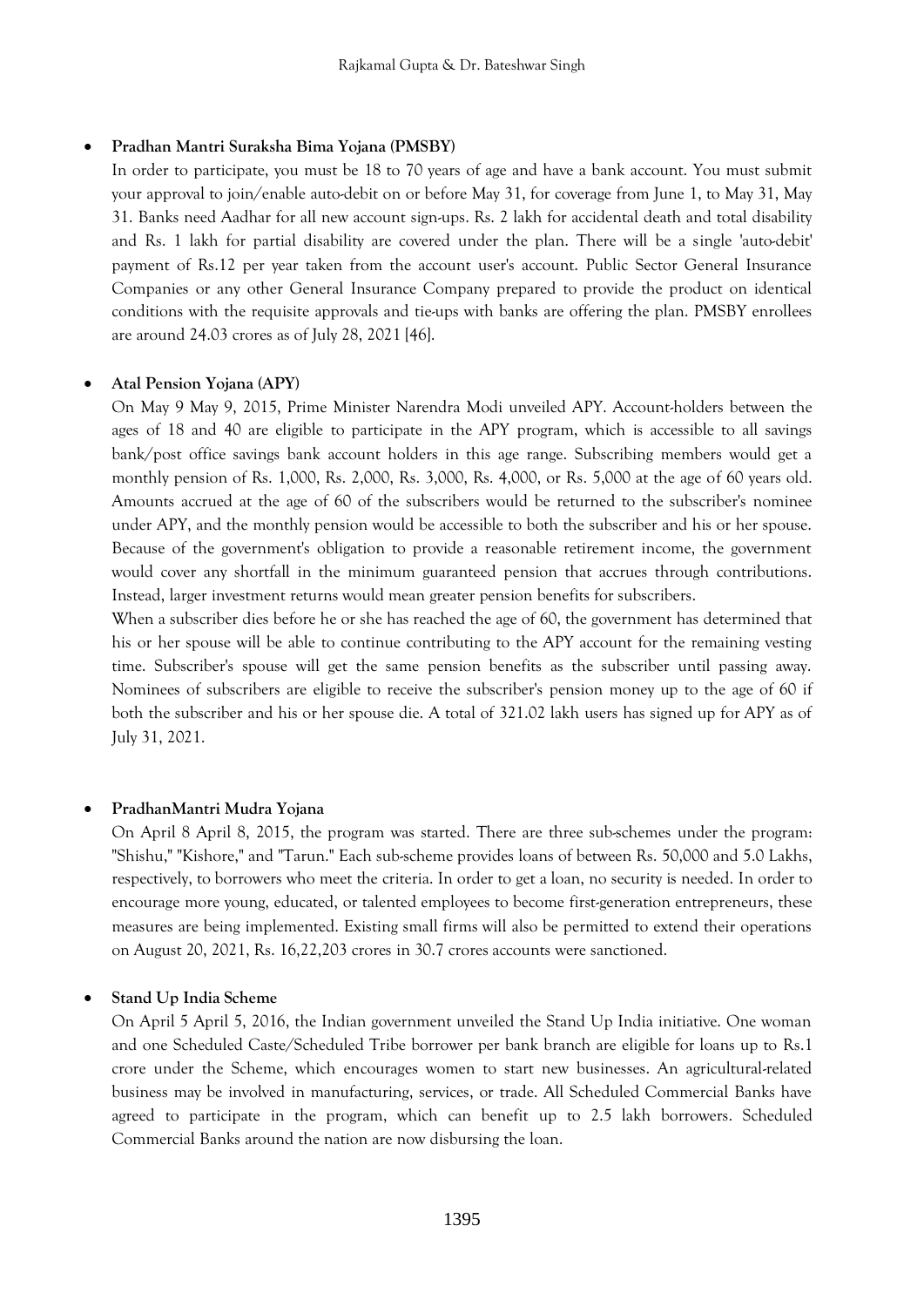As a part of Stand Up India, the government supports entrepreneurship among women, people with disabilities, and others who cannot get enough and timely financing. With this plan, it will be possible to reach out to untapped segments of the population using the existing institutional credit framework. It may be used by both experienced and novice borrowers.

Stand Up India Credit Guarantee Fund was established by the Indian government to provide collateralfree coverage (CGFSI). The Stand Up India Scheme, in addition to providing financing, also aims to assist prospective borrowers. It allows for coordination with government programs at the federal and state levels. The Stand-Up India website has a form for submitting applications for the program (www.standupmitra.in). A total of Rs 26,688 crore has been authorized in 1,18,462 accounts as of the 23rd day of August 2021 [47].

## **PradhanMantriVayaVandanaYojana**

To safeguard the interests of senior people over the age of 60 from falling owing to uncertain market circumstances, the government has created the "PradhanMantriVayaVandanaYojana" (PMVVY). The Life Insurance Corporation of India (LIC) is in charge of implementing the plan, and applications may be submitted up to March 31, 2023.

PMVVY guarantees a 7.40 percent annual return for 2020-21 for policies lasting ten years. During the first year of operation, the promised rate of return will be revised annually to match the relevant rate of return of the Senior Citizens Savings Plan (SCSS) up to a maximum of 7.75 percent, with a further evaluation of the Scheme if this threshold is breached at any time.

As a Yojna member, you may choose to receive your pension payments on a month-to-month or quarterly, half-annually, or yearly basis. In order to get a monthly pension of at least Rs. 9,250/-, a senior person must pay a minimum purchase price of Rs. 1,62,162/-, while the maximum purchase price is Rs. 15 lakh for a pension of Rs. 9,250/- [47].

# **VI. THE IMPACT OF DIGITAL INDIA ON FINANCIAL INCLUSION**

- 1. The government plans to spend \$18.4 billion on an internet connection, increased access to government services, and the development of IT skills.
- 2. By June 2016, India will have a fiber-optic network covering the country.
- 3. The availability of free Wi-Fi in major cities and tourist attractions with populations over one million.
- 4. By 2019, provide a broadband internet connection to 250000 village clusters at the cost of USD 5.9 billion.
- 5. Everyone in the country will have a digital vault for their information and papers.
- 6. Internet connection points totaling 40000 were installed.
- 7. The creation of 1.7 million direct IT sector employment.

# **VII. THE WAY FORWARD IN FINANCIAL INCLUSION**

When financial inclusion is established, economic resources become more accessible, and the concept of saving becomes more popular among the poor. Financing inclusive development is a critical first step. It contributes to the overall economic growth of disadvantaged people. For the poor and disadvantaged in India to be raised out of poverty and disadvantage, financial products and services tailored to their specific needs must be made available.

The fact is that most of the worlds impoverished are still reliant on cash for their everyday needs. The digital world has not been connected to the physical world through a secure, scalable, and robust bridge provided by Fintech. According to a recent article by CGAP CEO, "Beware the hype of the fintech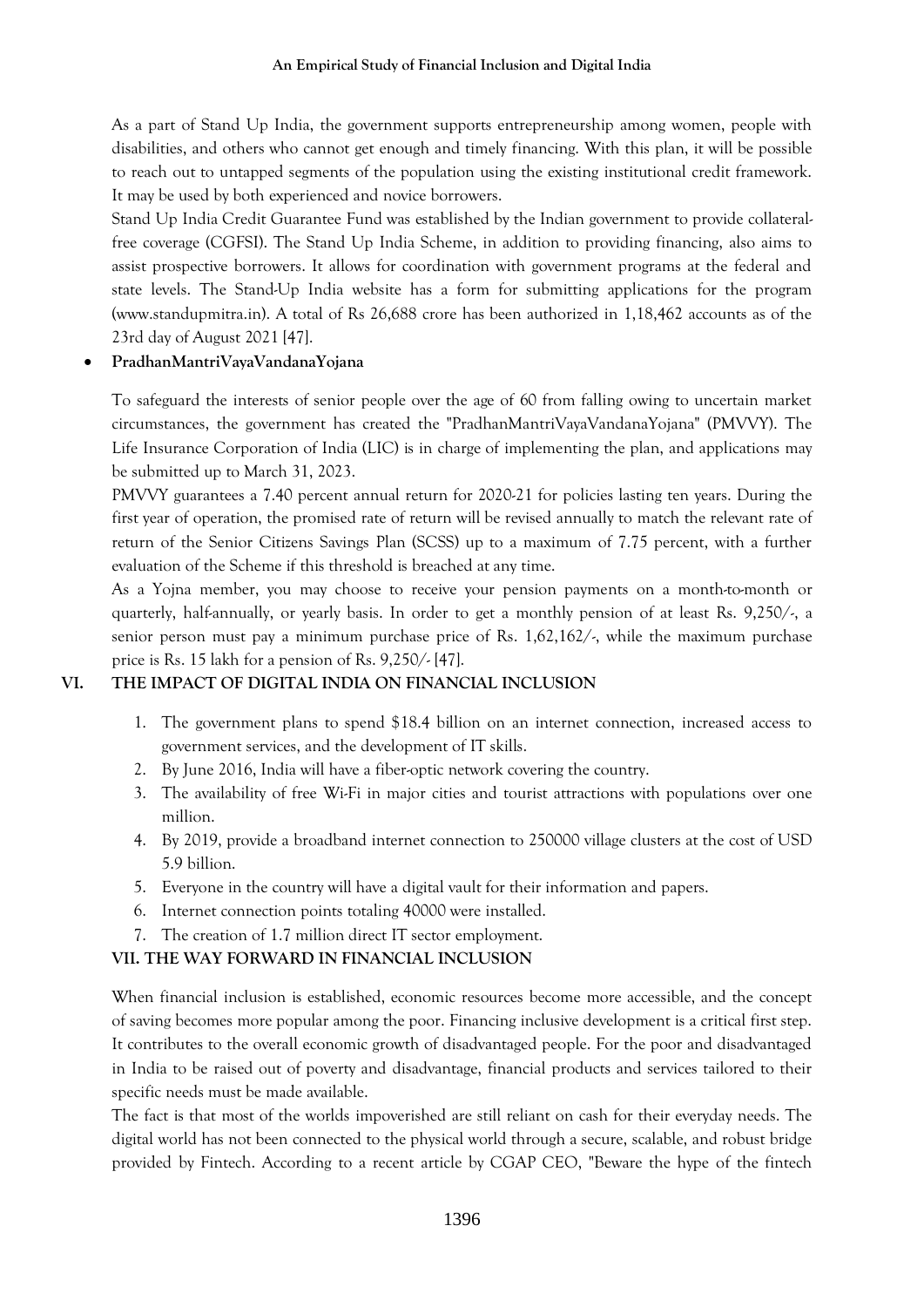revolution; it might lead us to forget about the needs of the poor in pursuit of innovation or shining technology." Rural poverty concerns cannot be solved alone by a single technology, actor, or coalition. A significant number of decision-makers in the financial and adjacent systems, such as the food system, need to learn and implement more collaborative problem-solving processes.

To improve the country's digital infrastructure, the country's bank branches, BC shops, Micro ATMs, and PoS devices need to be appropriately networked, along with energy. Work must be done in coordination with multiple parties to guarantee that the infrastructure is in place for clients' 100% digital onboarding [48].

Adopting digital payments and integrating individuals into the official financial system should be prioritized. Cooperative banks, Payments Banks, Small Finance Banks, and other non-bank entities, such as fertilizer shops, fair price shops, Office of the Local Government Bodies, Panchayat, Common Service Centers, and educational institutions, may also be involved in efforts to promote efficiency and transparency through digital transactions in addition to the traditional banking outlets.

Encouraging and rewarding BCs to get certification and access to various financial products is a step in the right direction for improving their capability [49].

The National Rural Livelihood and Urban Livelihood Missions' goals should be aligned to increase financial inclusion [50].

#### **VII. CONCLUSION**

The aim of Digital India is process simplification and process improvement for easier and faster accessibility of various Government services and benefits, abolition of middlemen concept in providing Government services, and better monitoring of the public works and distribution of public facilities. Online tax filing, auditing, transfer of benefits to common people, assessment of service facilities, and many other Government and related services are included in Digital India initiative. Any change in the Government services are tough to implement due to gigantic size of the system. Digitalization of the process will mitigate the issue as it will not be necessary to implement the changes physically. Thus, the continuous and improved support of Digital India is not an option but a necessity. This in turn makes support system for the citizens availing various online services prompt and apt. Grievance redressal should be accessible, hassle-free, and need-based. It should be decentralized in order to keep it dynamic and prompt. As far as the policy implementations are concerned, State Governments also have the vital roles to play in Digital India. Moreover, since the State Governments have larger influence on the daily lives of the mass, without the complete support from the State Governments, it will not be possible to realize the actual benefits of Digital India. Hence, full participation of the State Governments is highly expected to empower people and help Digital India concept touch every nook and corner of the country. The Digital India programme is a perfect initiative of GOI. It's continuation even after the targeted initial phase of 7 years depicts its relevance for modern India.

#### **REFERENCES**

- **[1].** Basu, S.K. (2005). A Review of Current Banking E-Theory and Practice, Macmillan India.
- **[2].** Berg, A. G. and Ostry, J. D., (2012). Equality and Efficiency: Finance and Development, Finance and Development, New York.
- **[3].** Berg, Bruce L., (2009). Qualitative Research Methods for the Social Sciences, Seventh Edition, Boston MA: Pearson Education Inc.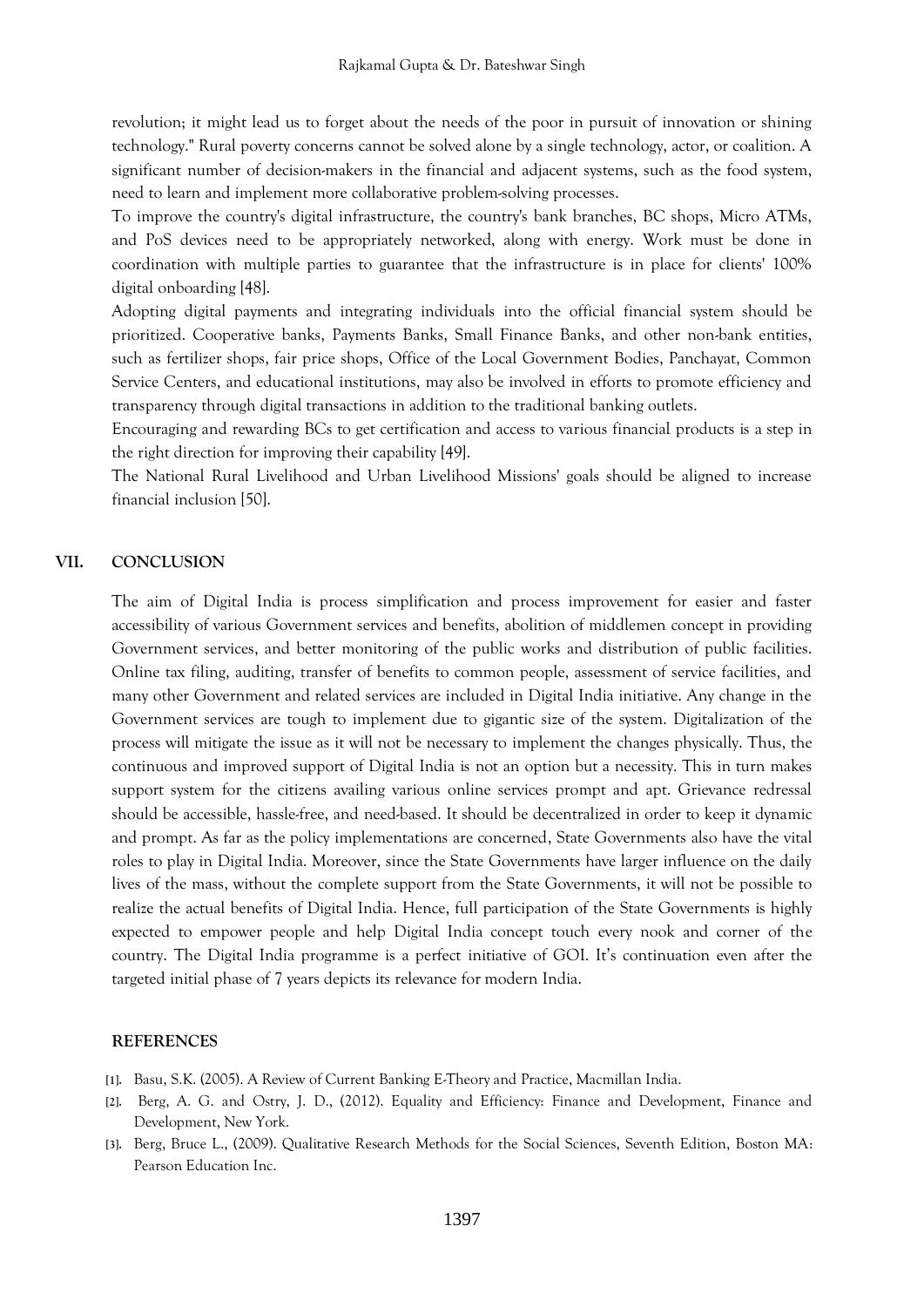- **[4].** Herrman, C.S., (2009). Fundamentals of Methodology, A Series of Papers on the Social Sciences Research Network.
- **[5].** Jain, M.K., (2011). Indian Bank's Association, Indian Banking Year Book 1994, Bombay. Rural Banks and Rural Poor, Printwell Publishers, Jaipur.
- **[6].** Bimlasen, G., (2007). Women Power: The Changing Scenario, Better Books, Panchakula.
- **[7].** Charan, D. Wadhva, (2002). Rural Bankfor Rural Development, McMillan of India Company Ltd., New Delhi.
- **[8].** Karmakar, K.G., (2013). Rural Credit and Self Help Groups Microfinance Needs and Concepts in India, Sage Publication India Pvt. Ltd., New Delhi.
- **[9].** Damle, M., Thenuan, P. and Raval, J. (2016). Genesis of payment banks: It's stimulus on the financial inclusion in India. International Journal of Scientific & Engineering Research, 7(3): 783-791.
- **[10].** Poonam, Chaudhry, A. (2016). Financial Inclusion in India: A State Level Study. SSRG International Journal of Economics and Management Studies 3(2), 1-4.
- **[11].** Sood, K. and Mukherjee (2016). Triggers and barriers for exclusion to inclusion in the financial sector: A country-wise scrutiny. Working Paper 154/2016. Madras School of Economics, Gandhi Mandapam Road, Chennai, India.
- **[12].** Shetty, S.L. (2016), "Financial Sector Reforms in India: An Evaluation", Prajnan, 25 (3-4): 253-287.
- **[13].** Usha, A.A. and Johnson, B. (2016). Is financial growth significant? Amity Journal of Management Research, 1(1): 1-15.
- **[14].** Aro-Gordan, S. (2017). Implementation of financial inclusion strategy in Nigeria. SDMIMD Journal of Management, 8(2): 27-43.
- **[15].** Poonam and Chaudhary, A. (2017). Index of Financial Inclusion In Haryana (Inter-District Comparision). International Journal of Innovative Research and Advanced Studies (IJIRAS), 4(7): 120-123.
- **[16].** Sarma, M. (2008). Financial Inclusion and Development: A Cross Country Analysis.
- **[17].** Pineyro, C.M.Z. (2013). Financial Inclusion in India: Proposal of multidimensional measure for Mexico. The Mexican Journal of Economics and Finance.
- **[18].** Yorulmaz, R. (2013). Construction of a regional financial inclusion index in Turkey. Journal of BRSA Banking and Financial Markets, 7(1): 79-101.
- **[19].** Zins, A. and Weill, L. (2016). The determinants of financial inclusion in Africa. Review of Development Finance, 6: 46-57.
- **[20].** Goel, S. and Sharma, R. (2017). Developing a financial inclusion index for India. Procedia Computer Science, Information Technology and Quantitative Management, 122: 949-956
- **[21].** Boro M.C., Digital India: Concepts and Implications. (2017). International Journal of Creative Research Thoughts (IJCRT) Volume 5, Issue 4 November 2017 | ISSN: 2320-2882
- **[22].** Ouma, S.A., Odongo, T.M. and Were, M. (2017). Mobile banking services and financial inclusion: Is it boon saving mobilization? Review of Development Finance, 7: 29-35.
- **[23].** Iqbal, B.A. and Sami, S. (2017). Role of banks in financial inclusion in India. Contaduriay Administration, 62: 644-656
- **[24].** Singh, C. and Naik, G. (2017). Financial inclusion in India: A case study of Gubbi. IIM Banglore, Research Paper No. 549.
- **[25].** Bigirimana, M. and Hongyi, X. (2018). Research on Relationship between Financial Inclusion and Economic Growth of Rwanda: Evidence from Commercial Banks with ARDL Approach. International Journal of Innovation and Economic Development, 4(1): 7-18
- **[26].** Ozili, P.K. (2018). Impact of finance on financial inclusion and stability. [https://mpra.ub.uni](https://mpra.ub.uni-muenchen.de/84771/MPRA%20Paper%20No.%2084771)[muenchen.de/84771/MPRA Paper No. 84771](https://mpra.ub.uni-muenchen.de/84771/MPRA%20Paper%20No.%2084771)
- **[27].** Gangopadhyay, P. (2018). The Management Accountant. Management Accounting Research, 53: 1-124.
- **[28].** Bakar, H.O. and Sulong, Z. (2018). The Role of Financial Inclusion on Economic Growth: Theoretical and Empirical Literature Review Analysis. Journal of Business & Financial Affairs. 7(4).
- **[29].** Behera, S. and Behra, S.R. (2018). District-wise Comparative Study of Banking Penetration and Financial Inclusion in Odisha. Emerging Economic Studies. 3(2): 129-146.